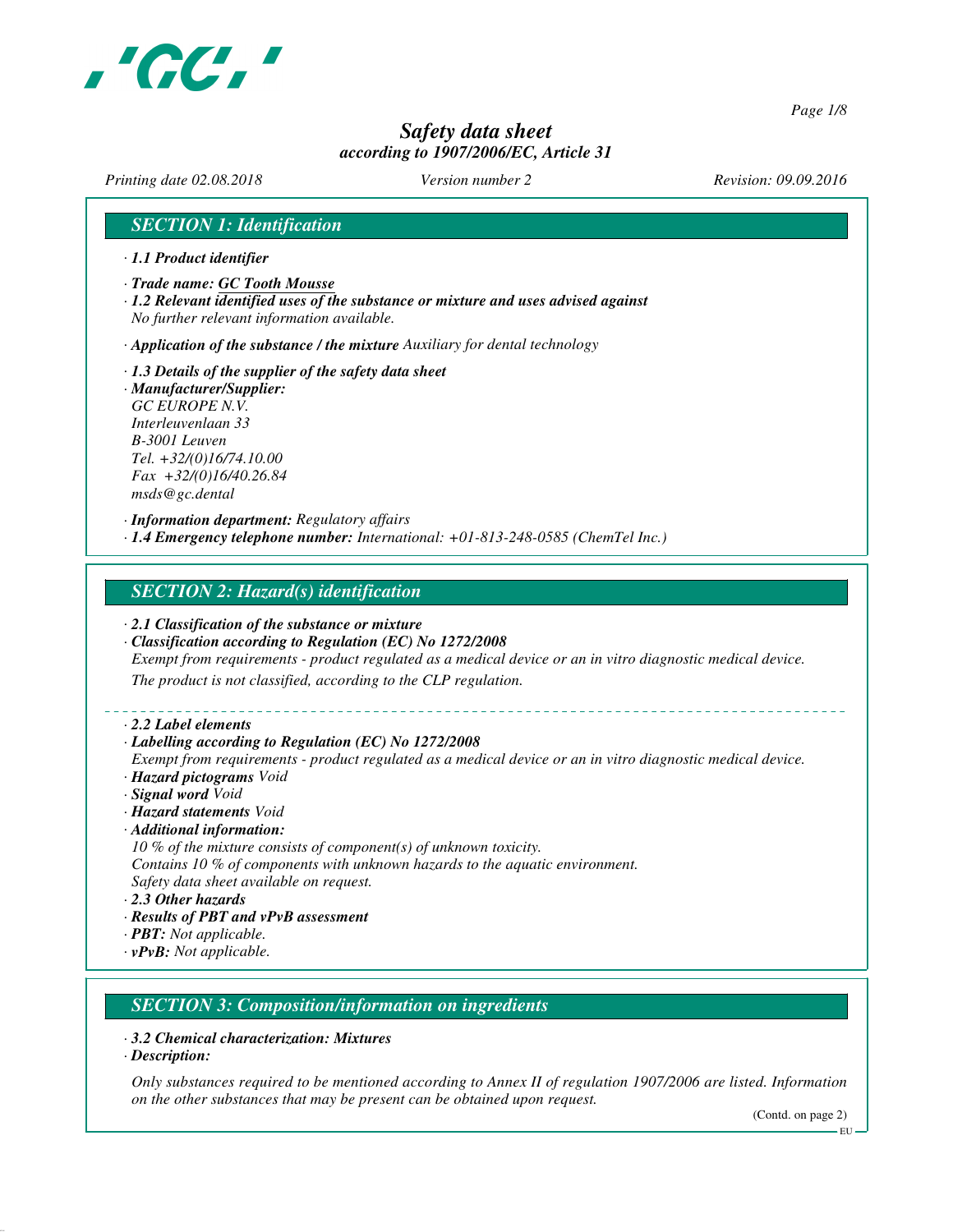*Printing date 02.08.2018 Version number 2 Revision: 09.09.2016*

(Contd. of page 1)

*Trade name: GC Tooth Mousse*

*· Dangerous components:*

*9004-32-4 sodium carboxyl methyl cellulose (CMC-Na) Aquatic Chronic 3, H412 2.5-<5%*

*· Additional information: For the wording of the listed hazard phrases refer to section 16.*

# *\* SECTION 4: First-aid measures*

- *· 4.1 Description of first aid measures*
- *· General information: If symptoms persist consult doctor.*
- *· After inhalation:*

*Supply fresh air. If required, provide artificial respiration. Keep patient warm. Consult doctor if symptoms persist. Take affected persons into fresh air and keep quiet.*

*· After skin contact: If skin irritation continues, consult a doctor.*

- *· After eye contact: Rinse opened eye for several minutes under running water. If symptoms persist, consult a doctor.*
- *· After swallowing:*

*Rinse out mouth and then drink plenty of water.*

- *If symptoms persist consult doctor.*
- *· 4.2 Most important symptoms and effects, both acute and delayed No further relevant information available.*
- *· 4.3 Indication of any immediate medical attention and special treatment needed*
- *No further relevant information available.*

# *SECTION 5: Fire-fighting measures*

- *· 5.1 Extinguishing media*
- *· Suitable extinguishing agents:*

*CO2, extinguishing powder or water spray. Fight larger fires with water spray or alcohol resistant foam. Use fire fighting measures that suit the environment.*

- *· For safety reasons unsuitable extinguishing agents: Water with full jet*
- *· 5.2 Special hazards arising from the substance or mixture*
- *Formation of toxic gases is possible during heating or in case of fire.*
- *· 5.3 Advice for firefighters*
- *· Protective equipment: Wear self-contained respiratory protective device.*
- *· Additional information*

*Dispose of fire debris and contaminated fire fighting water in accordance with official regulations.*

# *\* SECTION 6: Accidental release measures*

- *· 6.1 Personal precautions, protective equipment and emergency procedures Remove persons from danger area. Wear protective clothing. · 6.2 Environmental precautions: Do not allow product to reach sewage system or any water course. Inform respective authorities in case of seepage into water course or sewage system. Do not allow to penetrate the ground/soil.*
- *In case of seepage into the ground inform responsible authorities.*
- *· 6.3 Methods and material for containment and cleaning up: Absorb liquid components with liquid-binding material. Dispose of the collected material according to regulations.*

(Contd. on page 3)

EU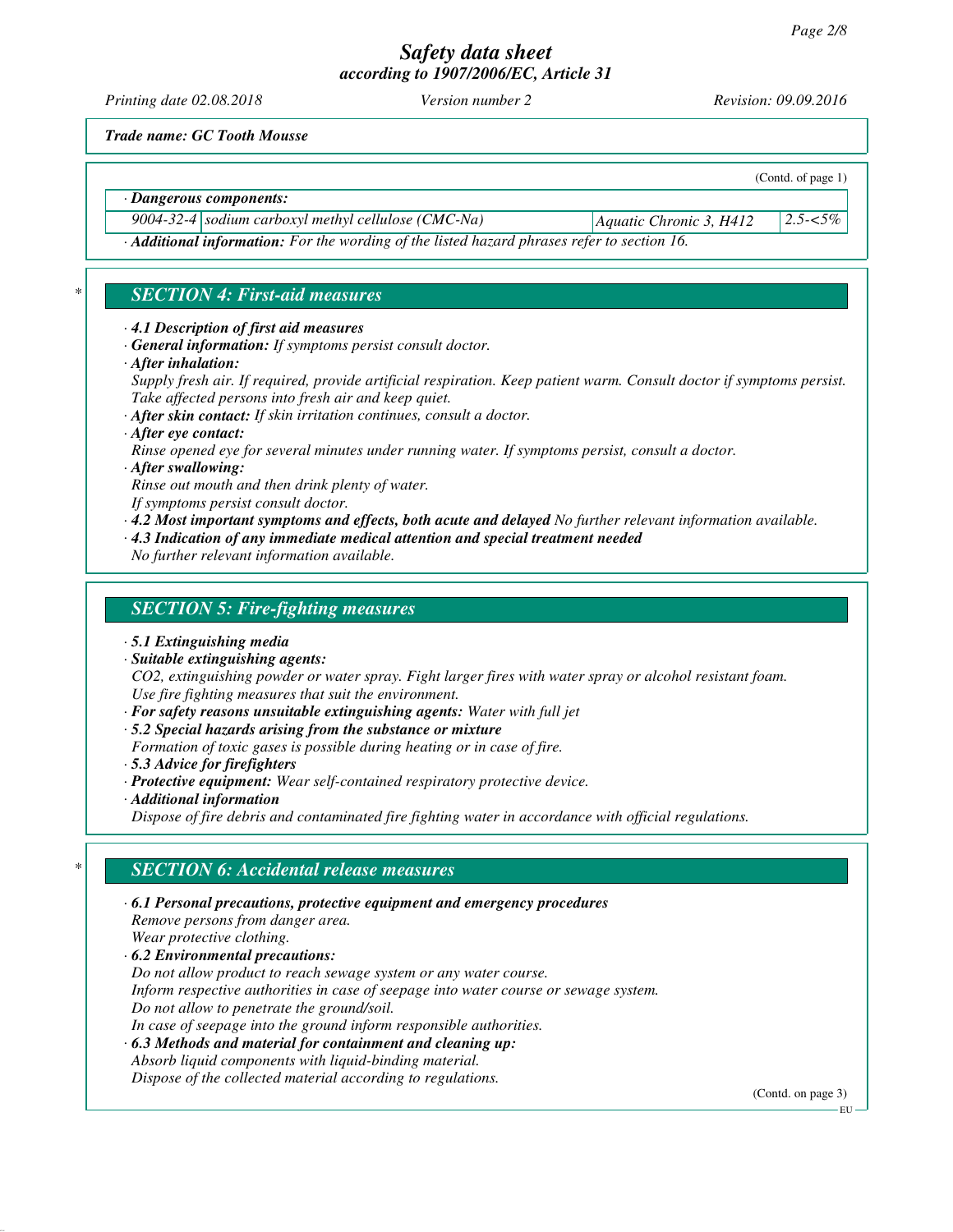*Printing date 02.08.2018 Version number 2 Revision: 09.09.2016*

*Trade name: GC Tooth Mousse*

### *· 6.4 Reference to other sections*

*See Section 7 for information on safe handling. See Section 8 for information on personal protection equipment. See Section 13 for disposal information.*

# *SECTION 7: Handling and storage*

*· 7.1 Precautions for safe handling No special precautions are necessary if used correctly. · Information about protection against explosions and fires: No special measures required.*

*· 7.2 Conditions for safe storage, including any incompatibilities*

- *· Storage:*
- *· Requirements to be met by storerooms and receptacles: Store only in unopened original receptacles.*
- *· Information about storage in one common storage facility: Store away from foodstuffs.*
- *· Further information about storage conditions: None.*
- *· 7.3 Specific end use(s) No further relevant information available.*

*SECTION 8: Exposure controls/personal protection*

- *· Additional information about design of technical systems: No further data; see item 7.*
- *· 8.1 Control parameters*
- *· Components with limit values that require monitoring at the workplace:*

*The product does not contain any relevant quantities of materials with critical values that have to be monitored at the workplace.*

### *· DNELs*

### *13463-67-7 titanium dioxide*

*Inhalative DNEL inhalation 10 mg/m3 (man)*

*· Additional information: The lists that were valid during the creation were used as basis.*

*· 8.2 Exposure controls*

- *· Personal protective equipment:*
- *· General protective and hygienic measures:*
- *The usual precautionary measures for handling chemicals should be followed. Wash hands before breaks and at the end of work.*
- *· Breathing equipment: Suitable respiratory protective device recommended.*
- *· Protection of hands: Protective gloves*
- *· Material of gloves*

*The selection of the suitable gloves does not only depend on the material, but also on further marks of quality and varies from manufacturer to manufacturer. As the product is a preparation of several substances, the resistance of the glove material can not be calculated in advance and has therefore to be checked prior to the application.*

*· Penetration time of glove material*

*The exact break through time has to be found out by the manufacturer of the protective gloves and has to be observed.*

*· Eye protection: Safety glasses*

(Contd. of page 2)

(Contd. on page 4)

**EU**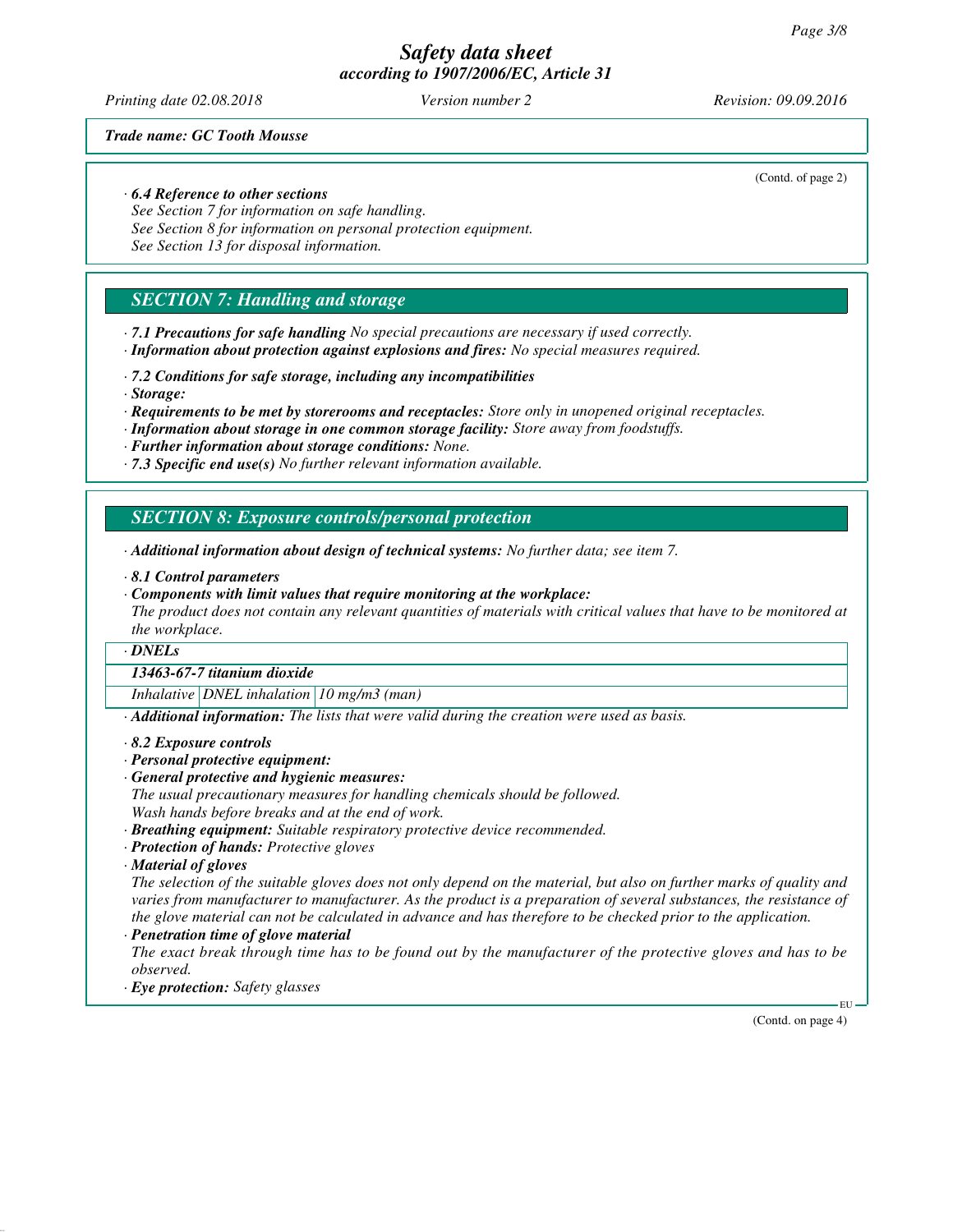*Printing date 02.08.2018 Version number 2 Revision: 09.09.2016*

*Trade name: GC Tooth Mousse*

(Contd. of page 3)

| .9.1 Information on basic physical and chemical properties   |                                               |
|--------------------------------------------------------------|-----------------------------------------------|
| <b>General Information</b>                                   |                                               |
| $\cdot$ Appearance:                                          |                                               |
| Form:                                                        | Pasty                                         |
| Color:<br>$\cdot$ Odor:                                      | White<br>Characteristic                       |
| $\cdot$ Odor threshold:                                      | Not determined.                               |
| $\cdot$ pH-value at 20 $\degree$ C:                          | $\overline{7}$                                |
|                                                              |                                               |
| · Change in condition<br><b>Melting point/Melting range:</b> | Undetermined.                                 |
| <b>Boiling point/Boiling range:</b>                          | Undetermined.                                 |
| · Flash point:                                               | Not applicable.                               |
| · Flammability (solid, gaseous):                             | Not applicable.                               |
| · Ignition temperature:                                      | Undetermined.                                 |
| · Decomposition temperature:                                 | Not determined.                               |
|                                                              |                                               |
| · Auto igniting:                                             | Product is not selfigniting.                  |
| · Danger of explosion:                                       | Product does not present an explosion hazard. |
| · Explosion limits:                                          |                                               |
| Lower:                                                       | $0.9$ Vol $%$                                 |
| <b>Upper:</b>                                                | $0.0$ Vol $%$                                 |
| · Vapor pressure:                                            | Not determined.                               |
| $\cdot$ Density at 20 $\degree$ C:                           | $1.2$ g/cm <sup>3</sup>                       |
| · Relative density                                           | Not determined.                               |
| · Vapor density                                              | Not determined.                               |
| $\cdot$ Evaporation rate                                     | Not determined.                               |
| · Solubility in / Miscibility with                           |                                               |
| Water:                                                       | Insoluble.                                    |
| · Partition coefficient (n-octanol/water): Not determined.   |                                               |
| · Viscosity:                                                 |                                               |
| Dynamic:                                                     | Not determined.                               |
| Kinematic:                                                   | Not determined.                               |
| · Solvent content:                                           |                                               |
| Organic solvents:                                            | 22.0%                                         |
| Water:                                                       | 55.9%                                         |
| $VOC$ (EC)                                                   | 72.8 g/l                                      |
| .9.2 Other information                                       | No further relevant information available.    |

# *SECTION 10: Stability and reactivity*

*· 10.1 Reactivity No further relevant information available.*

*· 10.2 Chemical stability*

*· Thermal decomposition / conditions to be avoided: No decomposition if used according to specifications.*

(Contd. on page 5)  $-EU -$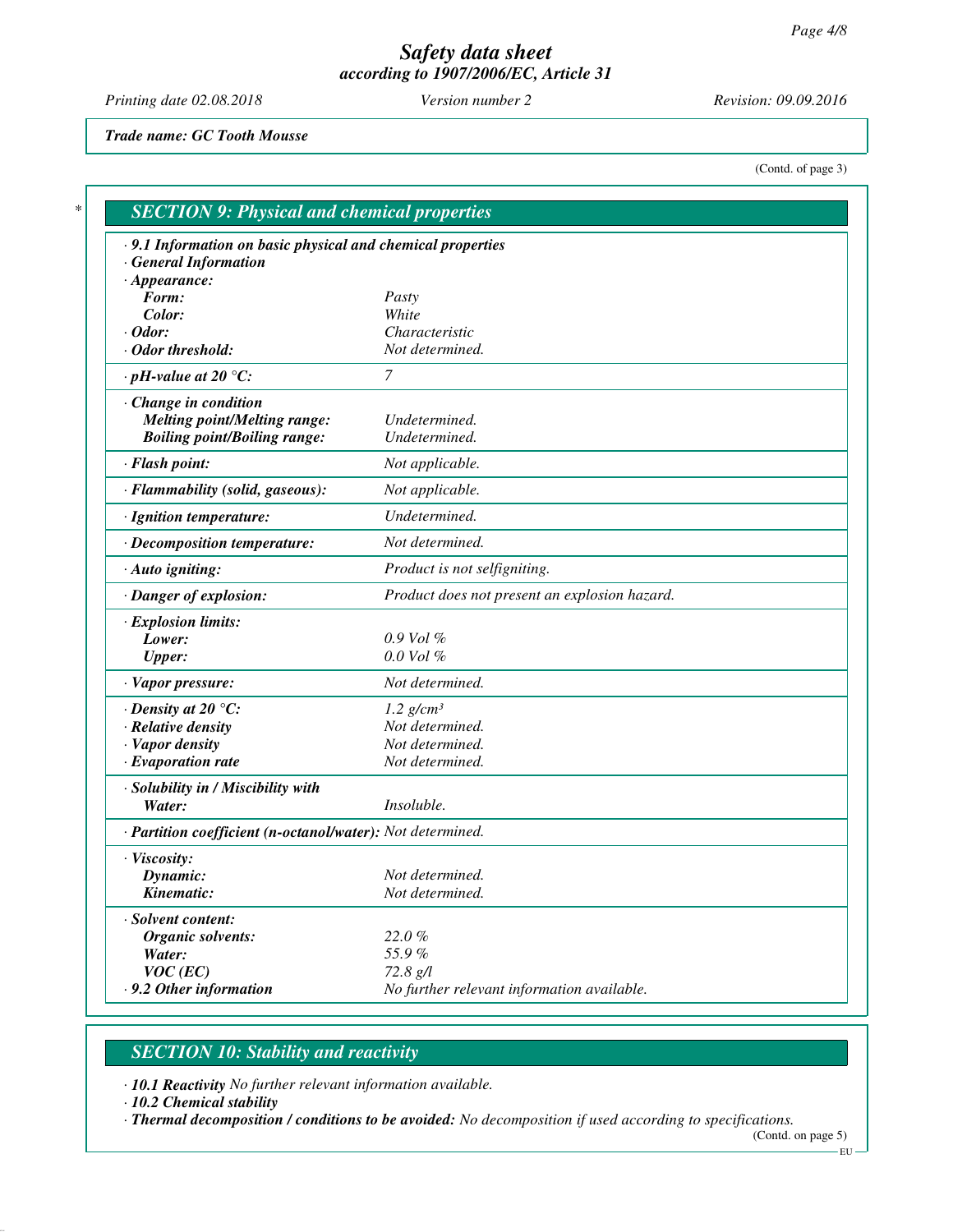*Printing date 02.08.2018 Version number 2 Revision: 09.09.2016*

(Contd. of page 4)

*Trade name: GC Tooth Mousse*

*· 10.3 Possibility of hazardous reactions No dangerous reactions known.*

*· 10.4 Conditions to avoid No further relevant information available.*

*· 10.5 Incompatible materials: No further relevant information available.*

*· 10.6 Hazardous decomposition products: No dangerous decomposition products known.*

# *\* SECTION 11: Toxicological information*

*· 11.1 Information on toxicological effects*

*· Acute toxicity: Based on available data, the classification criteria are not met.*

*· LD/LC50 values that are relevant for classification:*

*50-70-4 D-glucitol*

*Oral LD50 15,900 mg/kg (rat (f+m))*

*13463-67-7 titanium dioxide*

*Oral LD50 >5,000 mg/kg (mouse) (OECD 420)*

*Inhalative LC50/4 h >6.82 mg/l (rat male)*

### *· Primary irritant effect:*

*· on the skin: Based on available data, the classification criteria are not met.*

- *· on the eye: Based on available data, the classification criteria are not met.*
- *· Sensitization: Based on available data, the classification criteria are not met.*
- *· Additional toxicological information:*

*· OSHA-Ca (Occupational Safety & Health Administration)*

*None of the ingredients is listed.*

*· Repeated dose toxicity No further relevant information available.*

*· CMR effects (carcinogenity, mutagenicity and toxicity for reproduction)*

*No further relevant information available.*

*· Germ cell mutagenicity Based on available data, the classification criteria are not met.*

- *· Carcinogenicity Based on available data, the classification criteria are not met.*
- *· Reproductive toxicity Based on available data, the classification criteria are not met.*

*· STOT-single exposure Based on available data, the classification criteria are not met.*

*· STOT-repeated exposure Based on available data, the classification criteria are not met.*

*· Aspiration hazard Based on available data, the classification criteria are not met.*

## *SECTION 12: Ecological information*

*· 12.1 Toxicity*

*· Aquatic toxicity:*

*9004-32-4 sodium carboxyl methyl cellulose (CMC-Na)*

*EC50/48h 87.3 mg/l (daphnia magna)*

- *· 12.2 Persistence and degradability No further relevant information available.*
- *· 12.3 Bioaccumulative potential No further relevant information available.*
- *· 12.4 Mobility in soil No further relevant information available.*
- *· Additional ecological information:*

*· General notes:*

*Water hazard class 3 (Self-assessment): extremely hazardous for water*

*Do not allow product to reach ground water, water course or sewage system, even in small quantities. Danger to drinking water if even extremely small quantities leak into the ground.*

*· 12.5 Results of PBT and vPvB assessment*

*· PBT: Not applicable.*

(Contd. on page 6)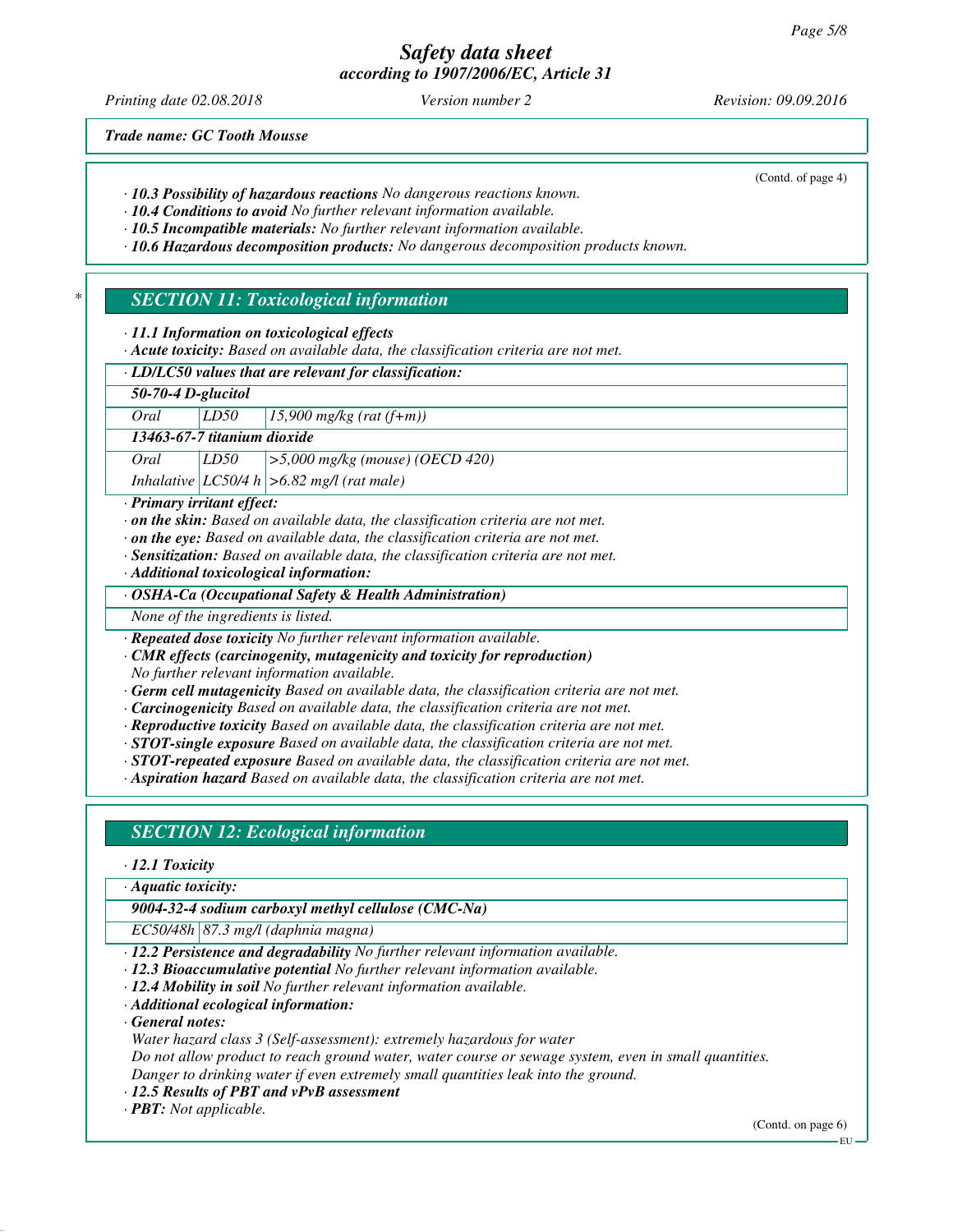*Printing date 02.08.2018 Version number 2 Revision: 09.09.2016*

(Contd. of page 5)

*Trade name: GC Tooth Mousse*

*· vPvB: Not applicable.*

*· 12.6 Other adverse effects No further relevant information available.*

## *\* SECTION 13: Disposal considerations*

### *· 13.1 Waste treatment methods*

*· Recommendation:*

*Must not be disposed of together with household garbage. Do not allow product to reach sewage system.*

*· European waste catalogue*

| 18 00 00   WASTES FROM HUMAN OR ANIMAL HEALTH CARE AND/OR RELATED RESEARCH (except         |
|--------------------------------------------------------------------------------------------|
| kitchen and restaurant wastes not arising from immediate health care)                      |
| 18 01 00   wastes from natal care, diagnosis, treatment or prevention of disease in humans |
| 18 01 06 $*$ chemicals consisting of or containing hazardous substances                    |

*· Uncleaned packagings:*

*· Recommendation: Disposal must be made according to official regulations.*

## *SECTION 14: Transport information*

| $\cdot$ 14.1 UN-Number<br>· ADR, ADN, IMDG, IATA                                               | not regulated   |
|------------------------------------------------------------------------------------------------|-----------------|
| $\cdot$ 14.2 UN proper shipping name<br>· ADR, ADN, IMDG, IATA                                 | not regulated   |
| $\cdot$ 14.3 Transport hazard class(es)                                                        |                 |
| · ADR, ADN, IMDG, IATA<br>· Class                                                              | not regulated   |
| · 14.4 Packing group<br>· ADR, IMDG, IATA                                                      | not regulated   |
| $\cdot$ 14.5 Environmental hazards:<br>$\cdot$ Marine pollutant:                               | No              |
| $\cdot$ 14.6 Special precautions for user                                                      | Not applicable. |
| $\cdot$ 14.7 Transport in bulk according to Annex II of<br><b>MARPOL73/78 and the IBC Code</b> | Not applicable. |
| · UN "Model Regulation":                                                                       | not regulated   |

## *SECTION 15: Regulatory information*

*· 15.1 Safety, health and environmental regulations/legislation specific for the substance or mixture · Sara*

*· Section 355 (extremely hazardous substances):*

*None of the ingredient is listed.*

*· Section 313 (Specific toxic chemical listings):*

*7664-38-2 phosphoric acid*

(Contd. on page 7)

EU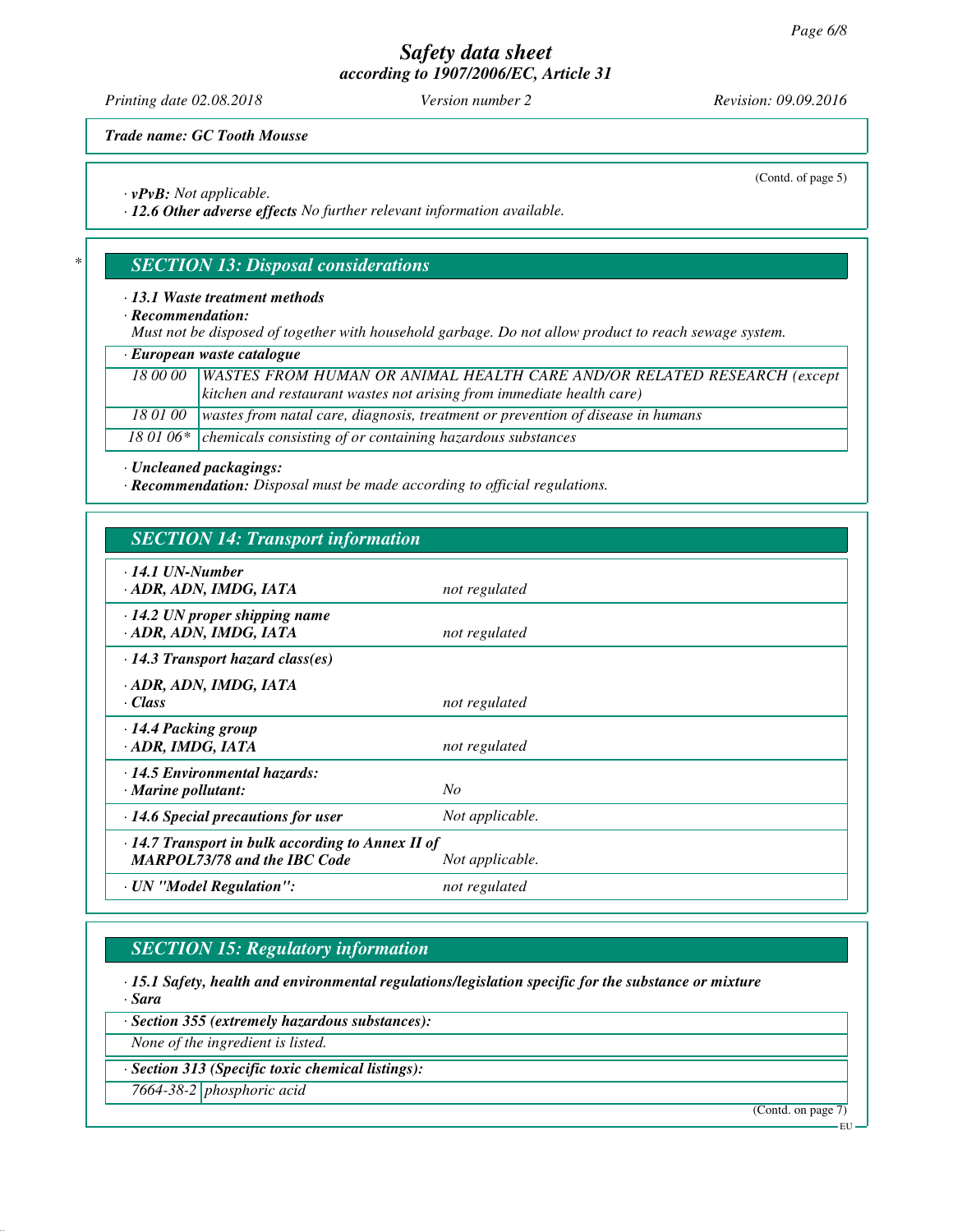*Printing date 02.08.2018 Version number 2 Revision: 09.09.2016*

*Trade name: GC Tooth Mousse*

|                                                                    | (Contd. of page $6$ ) |
|--------------------------------------------------------------------|-----------------------|
| 1314-13-2 zinc oxide                                               |                       |
| · Proposition 65                                                   |                       |
| Chemicals known to cause cancer:                                   |                       |
| 13463-67-7 titanium dioxide                                        |                       |
| Chemicals known to cause reproductive toxicity for females:        |                       |
| None of the ingredients is listed.                                 |                       |
| Chemicals known to cause reproductive toxicity for males:          |                       |
| None of the ingredients is listed.                                 |                       |
| · Chemicals known to cause developmental toxicity:                 |                       |
| None of the ingredients is listed.                                 |                       |
| · Carcinogenic categories                                          |                       |
| · EPA (Environmental Protection Agency)                            |                       |
| $\overline{1314}$ -13-2 $\overline{z}$ inc oxide                   | D, I, II              |
| $\cdot$ TLV (Threshold Limit Value established by ACGIH)           |                       |
| 13463-67-7 titanium dioxide                                        | A4                    |
| 1309-48-4   magnesium oxide                                        | A4                    |
| · MAK (German Maximum Workplace Concentration)                     |                       |
| 13463-67-7 titanium dioxide                                        | 3A                    |
| · NIOSH-Ca (National Institute for Occupational Safety and Health) |                       |
| 13463-67-7 titanium dioxide                                        |                       |
| $D' = I' = 20.12110/PI$                                            |                       |

*· Directive 2012/18/EU*

*· Named dangerous substances - ANNEX I None of the ingredients is listed.*

*· 15.2 Chemical safety assessment: A Chemical Safety Assessment has not been carried out.*

## *SECTION 16: Other information*

*· Relevant phrases*

*H412 Harmful to aquatic life with long lasting effects.*

- *· Classification according to Regulation (EC) No 1272/2008 Calculation method*
- *· Department issuing SDS: Regulatory affairs*

*· Abbreviations and acronyms:*

*ADR: Accord européen sur le transport des marchandises dangereuses par Route (European Agreement concerning the International Carriage of Dangerous Goods by Road) IMDG: International Maritime Code for Dangerous Goods*

*IATA: International Air Transport Association*

*GHS: Globally Harmonised System of Classification and Labelling of Chemicals*

*ACGIH: American Conference of Governmental Industrial Hygienists*

*EINECS: European Inventory of Existing Commercial Chemical Substances*

*ELINCS: European List of Notified Chemical Substances*

*CAS: Chemical Abstracts Service (division of the American Chemical Society)*

*VOC: Volatile Organic Compounds (USA, EU)*

*DNEL: Derived No-Effect Level (REACH)*

- *LC50: Lethal concentration, 50 percent*
- *LD50: Lethal dose, 50 percent*

*PBT: Persistent, Bioaccumulative and Toxic vPvB: very Persistent and very Bioaccumulative*

*NIOSH: National Institute for Occupational Safety*

*OSHA: Occupational Safety & Health*

(Contd. on page 8)

*<sup>·</sup> Contact: msds@gc.dental*